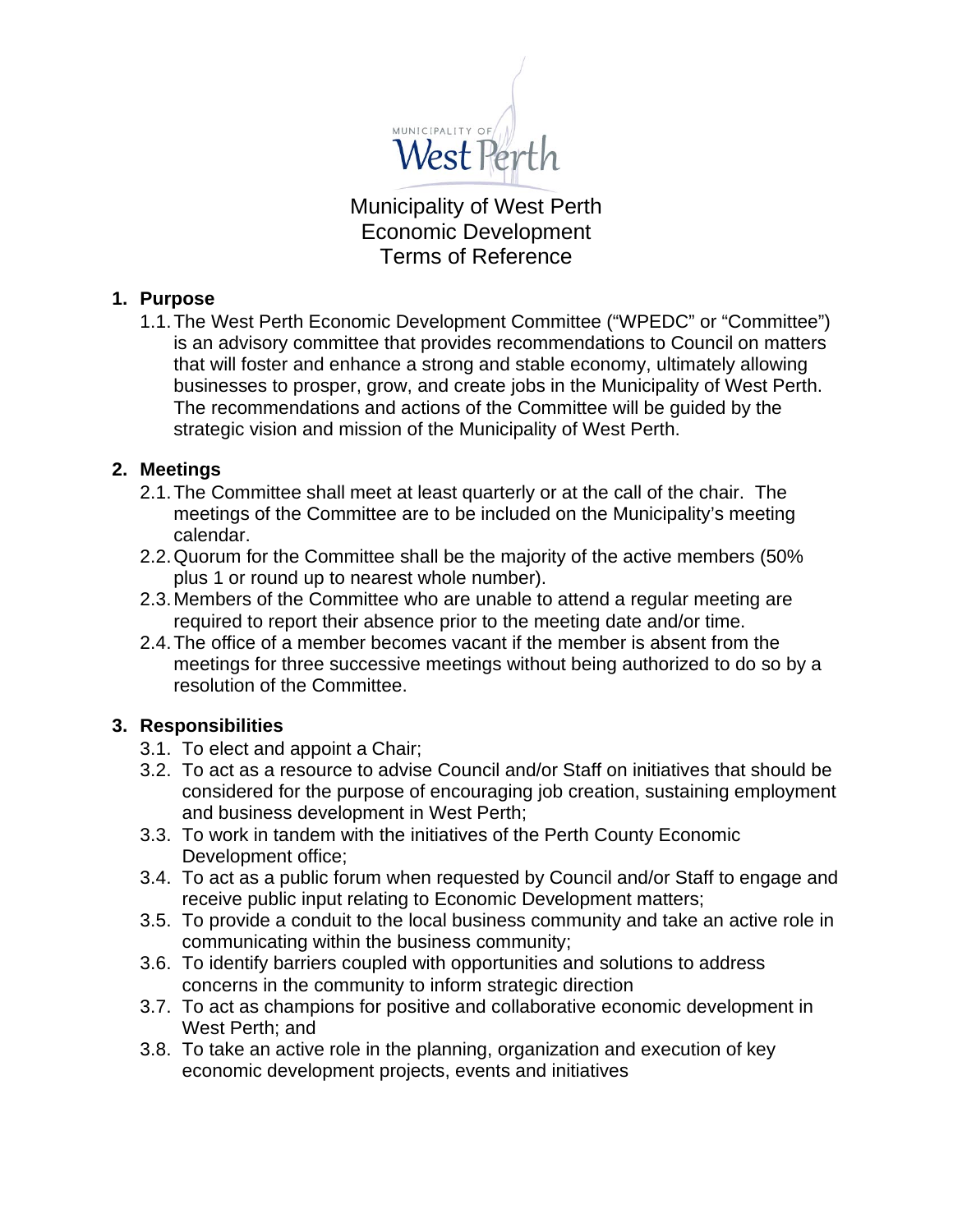## **4. Term & Membership Composition**

- 4.1.Appointed by Council, the Committee shall consist of nine (9) members composed of:
	- a. One (1) member of Council;
	- b. Eight (8) citizen appointments.
	- c. Mayor as Ex-Officio
	- d. Chief Administrative Officer (non-voting member)
	- e. County of Perth Economic Development Staff Liaison (non-voting members)

4.2.To be eligible to make application and serve on this Committee, individuals must be:

- a) a resident of the Municipality of West Perth;
- b) at least 18 years old; and
- c) able to demonstrate compliance with all relevant by-laws of the Municipality.
- 4.3.Under the direction of the Clerk or CAO, secretarial and other support services will be provided by the Municipality of West Perth.
- 4.4.Resignations from the Committee must be in writing.
- 4.5.The Committee shall be appointed for the term of Council, but shall continue until such time as new Committee members are appointed by a new Council following an election. Members may be reappointed at the discretion of Council.
- 4.6.Recognizing that vacancies may arise, Council will request submissions from the public and will appoint citizens to fill such vacancies.
- 4.7.The approved Minutes of the Committee shall be provided to the Clerk to be included on the Council Agenda.

# **5. Duties of Committee Members**

- 5.1.All appointed Committee Member positions are voting members. The duties of each of the members are as follows:
- 5.2.The Chair shall:
	- a) Chair all meetings of the WPEDC;
	- b) Rule on all procedural matters and maintain decorum;
	- c) Ensure motions and amendments are clearly expressed and, if there is no motion under consideration, summarize the discussion for the purpose of the minutes;
	- d) Have general supervision of the affairs of the WPEDC;
	- e) Sit as voting ex-officio, on all WPEDC sub- committees;
	- f) Be the public representative of and spokesperson for the Committee;
	- g) Perform any other duties which the Committee may assign from time to time.
	- h) Work with staff of the Municipality to ensure legislative obligations are met, including but not limited to those regarding staff, volunteers, sub-committees and members of the WPEDC.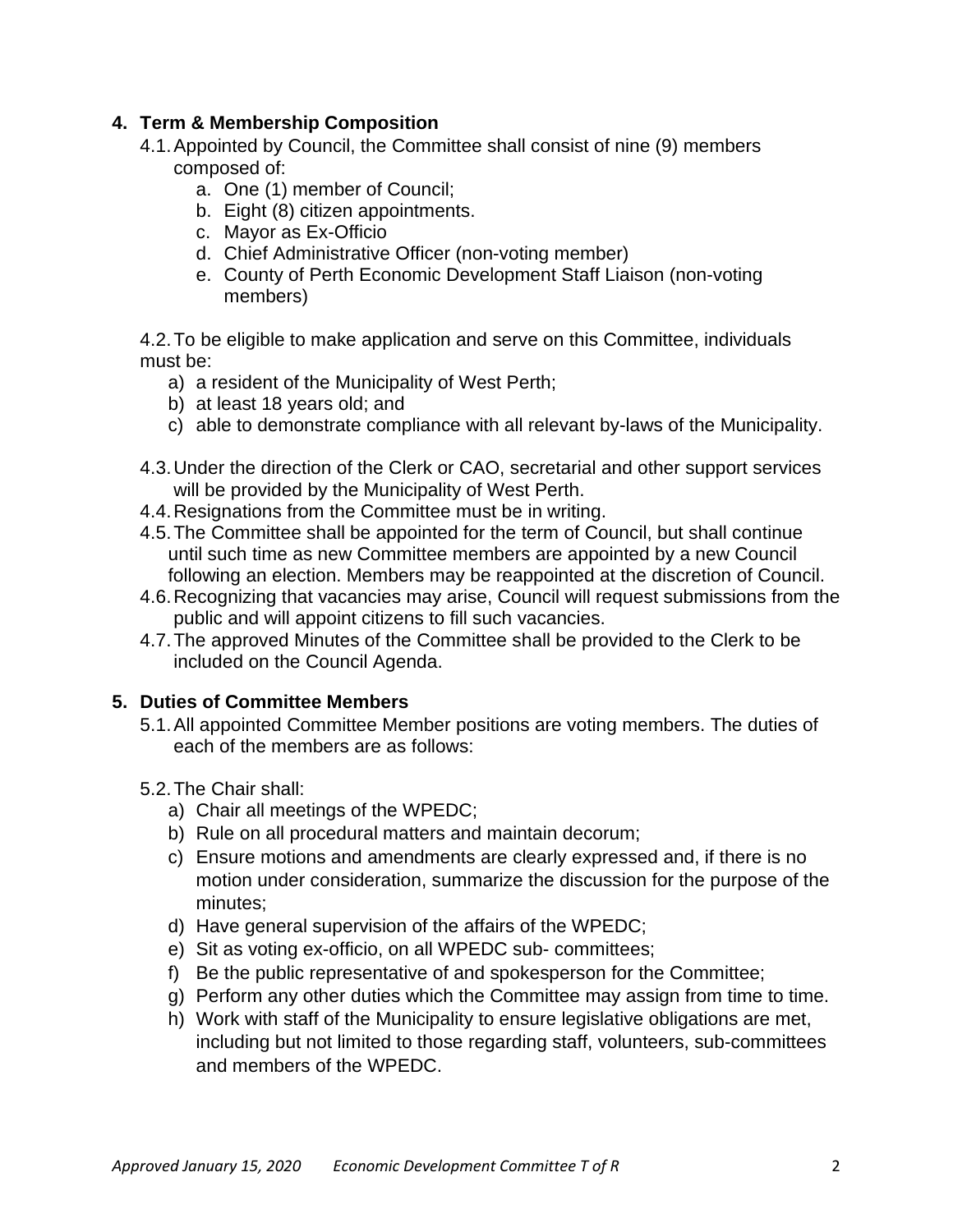- 5.3.The Secretary shall:
	- a) Give the required notice as per the Municipality's procedural rules contained within this document for every Committee meeting.
	- b) Take minutes of each such meeting and shall record in the minutes the following: the place, time and date of meeting, the name of the person presiding and the Committee members present and absent, any correction to and the adoption of, the minutes of the previous meeting, and all resolutions. All minutes of every meeting shall be printed and signed by the Chair and Secretary and provided to the Clerk for purposes of record keeping and inclusion on the Council agenda;
	- c) Perform any other duties that the Committee may assign from time to time.
- 5.4. The Treasurer shall:
	- a) Keep and maintain the financial records and books of the WPEDC which shall include but be not limited to keeping of all receipts and disbursements in proper books of account, depositing all moneys or valuable effects;
	- b) Prepare the financial statements of the WPEDC;
	- c) Maintain an inventory of all tangible and intangible assets owned or leased by the WPEDC;
	- d) Prepare and distribute the proposed annual budget in accordance with the requirements of the Municipality;
	- e) Prepare written financial updates for the committee's review and consideration at each regular general meeting; and

# **6. Subcommittees of the Committee**

- 6.1.The Committee may establish sub-committees to carry out the objectives of the WPEDC or to advise the Committee.
- 6.2.The Committee shall prescribe the duties of all such committees by resolution or as defined in Committee approved terms of reference.
- 6.3.Sub-Committee members selected by the Committees need not be members, but shall be individuals committed to the advancement of the purposes of the WPEDC.
- 6.4.The Chair is an ex-officio member of each sub-committee.
- 6.5.The Committee may allocate funding to one or more committees to undertake approved, specific tasks on behalf of the WPEDC, provided an account of all planned expenditures is presented at each Committee meeting throughout the tenure of the Committee, for review and approval. Sub-Committee members are responsible for their budgeted funds and must seek Committee approval for any funds that exceed this budget.
- 6.6.Significant decisions of a sub-committee shall be subsequently ratified by the Committee before they are implemented or take effect.
- 6.7.The Chair of a sub-committee shall present progress reports and make recommendations to the WPEDC on all projects undertaken. Sub-Committee(s) of the Committee are at the discretion of the WPEDC and can be restructured at any time.